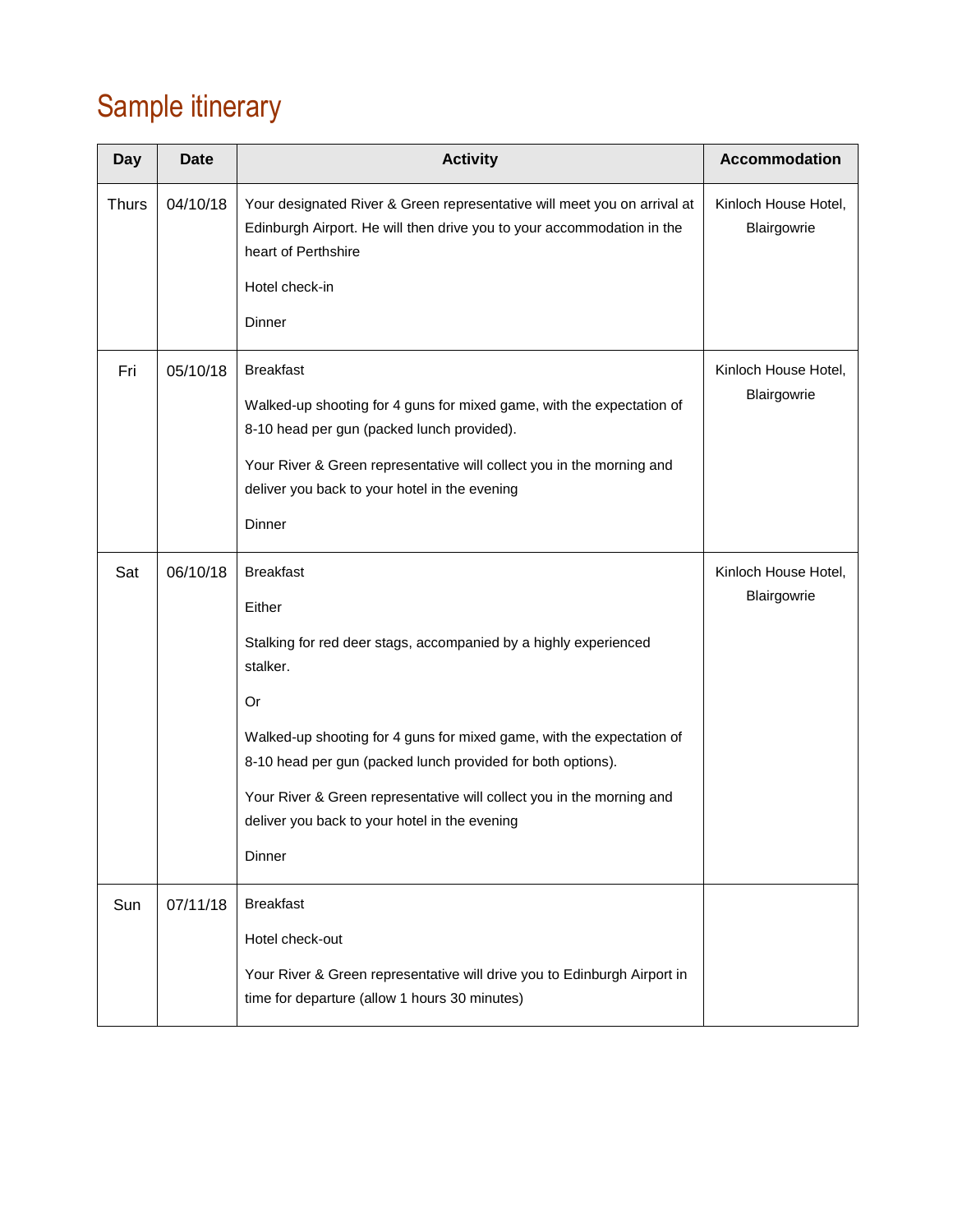# **Hunting**



You will be shooting mixed game on the Fasque Estate in rural Angus. This historic sporting estate offers one on the premier mixed species shoots in Scotland. You will shoot walked-up a mixed bag limit of 8-10 head of game per gun. You will be hunting mostly pheasant, grouse and partridge, but in addition you can expect to encounter woodcock, duck, pigeon, geese, rabbit, hare and snipe. There is no limit on the number of hares, rabbit or pigeon that can be shot.



Walked-up shooting requires a reasonable degree of fitness. It is the client's responsibility to ensure that he or she is sufficiently fit to undertake the required physical exercise in safety. Also, the weather can be bad during the shooting season. All hunters must wear good quality walking boots and have warm waterproof clothing of a subdued colour. Please note that it is customary for each hunter to tip the Estate's gamekeeper £20-30/day.

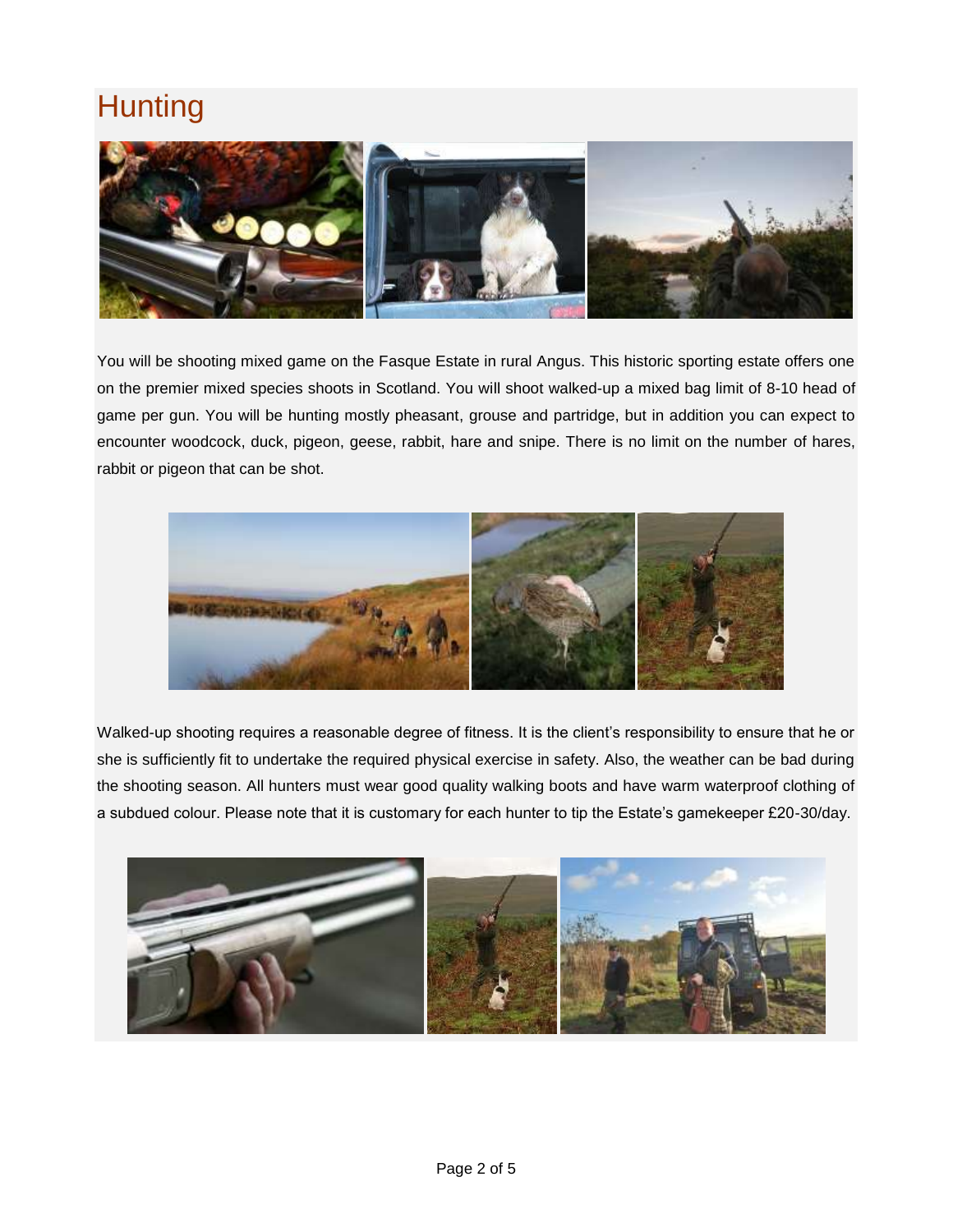In accordance with Scots Law, visiting hunters are required to obtain UK Visitor Permits for the use of hired or imported shotguns in Scotland. The process requires River & Green to act as your sponsors in support of the application.

The process requires about 4-5 weeks to complete and all associated fees are included in this proposal. For those who do not possess a valid firearms or hunting license, it is required by law that they are accompanied by the owner of the hired-out rifle. All hunters must be in possession of fully comprehensive insurance. You will be asked to produce your certificates of insurance before hunting can commence.

## Accommodation

#### **Kinloch House Hotel**

\*\*\*\*\*

Kinloch House epitomizes the finest in Scottish Country House hotels. Situated on a gently sloping hillside looking out over a wide and lush valley in the heartland of Perthshire, this is an elegant retreat and perfect example of refined Scottish luxury.

Built in 1840, the house is a fine example of a Scottish country house with an oak panelled hall and first floor portrait gallery. All eighteen bedrooms including three suites and four ground floor rooms are individually decorated with fine furnishings and fabrics.



Kinloch House is situated in the heartland of some of Scotland's richest agricultural acres and the centre of the soft fruit growing industry. The House is only a few miles from the historic Perthshire town of Dunkeld, on the banks of the River Tay. The area is rich in history and offers easy access to some of the best shooting in **Scotland**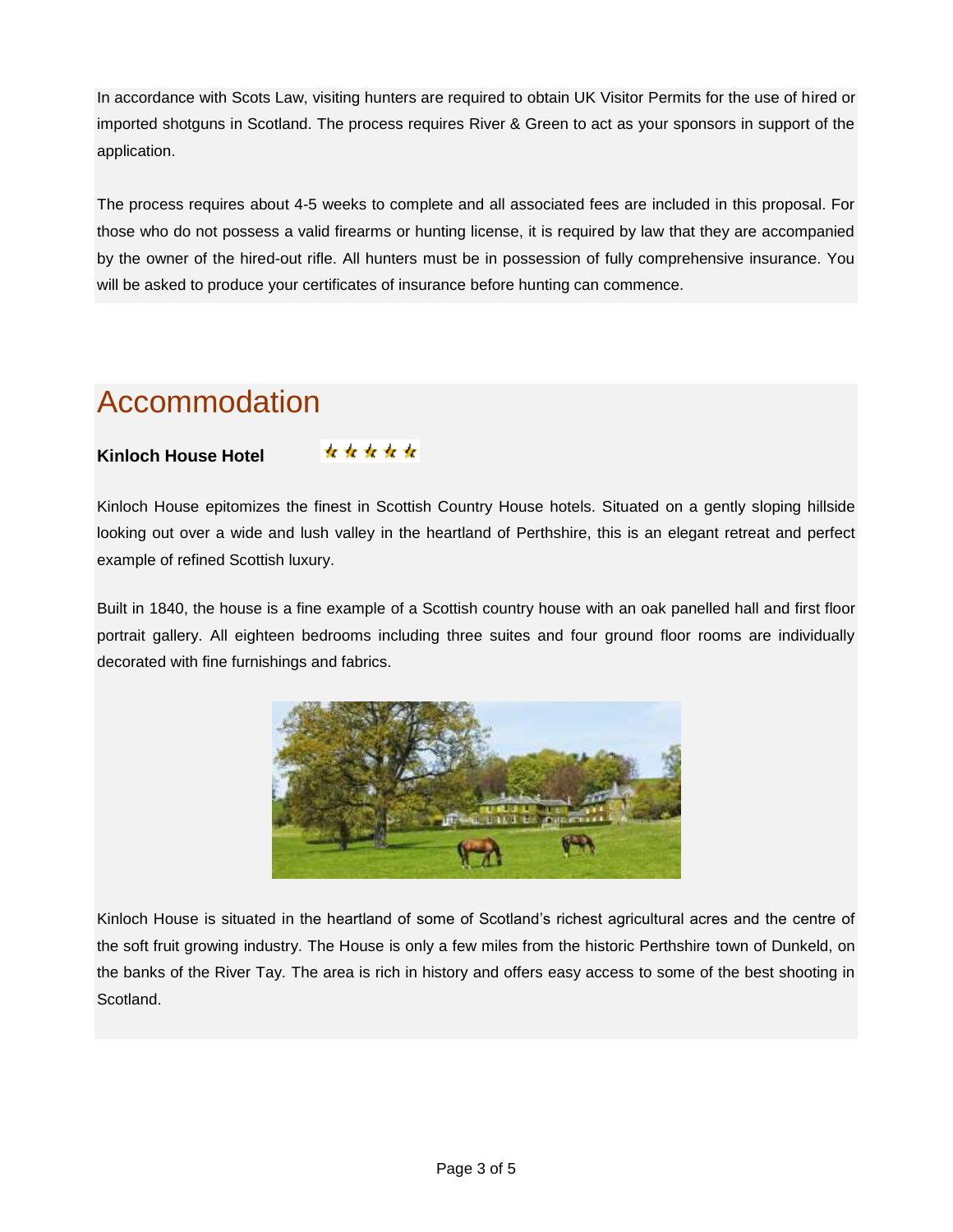

Guests can enjoy a stroll to the walled garden or take tea in the conservatory or by the log fire. There are also very comfortable and elegant lounge areas and a bar stocked with a huge selection of malt whisky.



No stay would be complete at Kinloch House without the pleasure of the food. Under executive chef Steve McCallum, every attention is paid to detail from the supplier to the table. There is a consistency of performance in the kitchen and a belief in the value of freshness and quality. Full use is made of local game, beef, fish, shellfish and produce from the garden.



All of the bedrooms are very large, en-suite and tastefully decorated in period style. All have wonderful views over the Perthshire countryside. This proposal is based on the provision of one 1 suite and 2 double rooms with breakfast and 4-course dinner included.